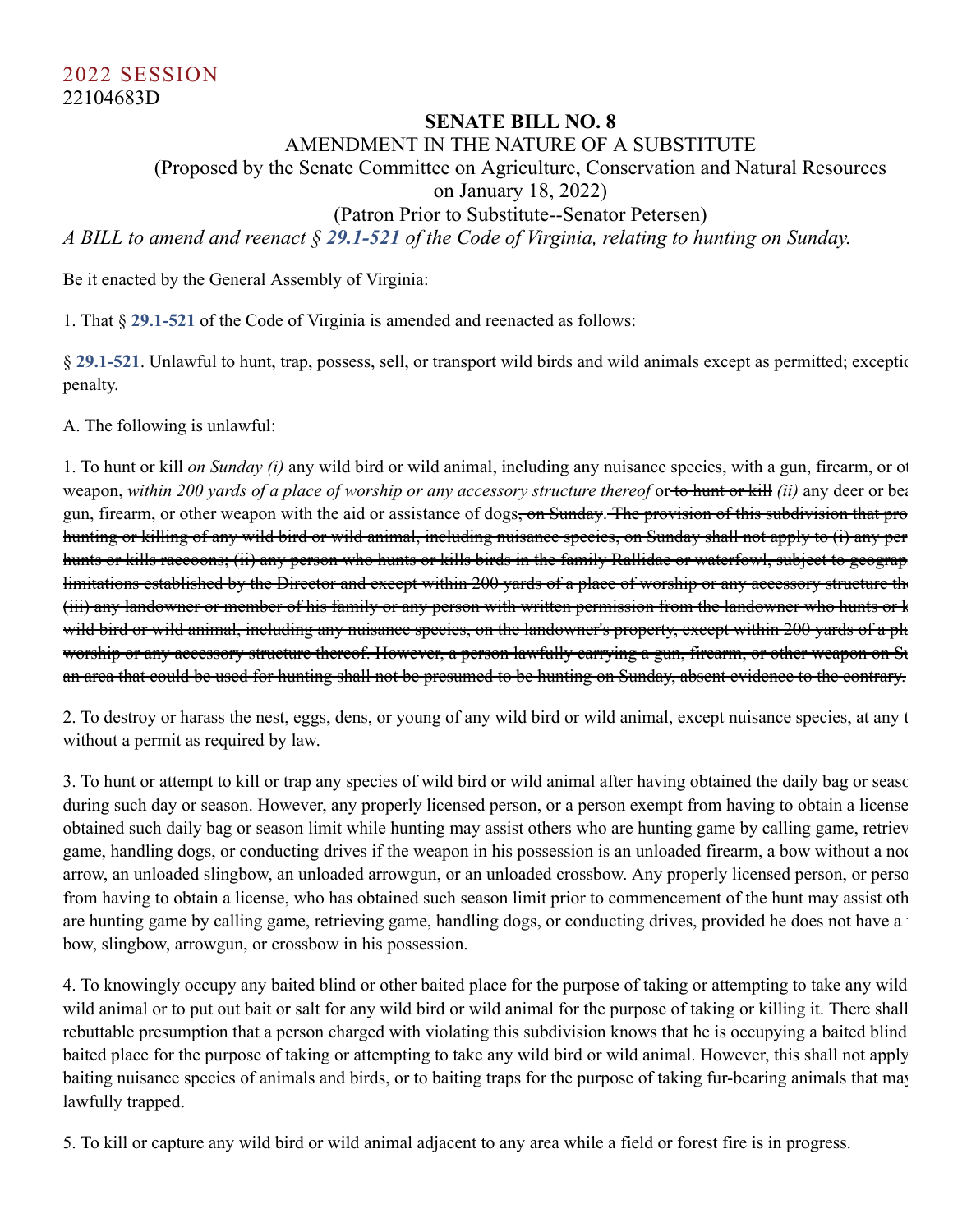6. To shoot or attempt to take any wild bird or wild animal from an automobile or other vehicle, except (i) as provided **[29.1-521.3](http://law.lis.virginia.gov/vacode/29.1-521.3)** or (ii) for the killing of nuisance species as defined in § **[29.1-100](http://law.lis.virginia.gov/vacode/29.1-100)** on private property by the owner of such or his designee from a stationary automobile or other stationary vehicle.

7. To set a trap of any kind on the lands or waters of another without attaching to the trap: (i) the name and address of t trapper; or (ii) an identification number issued by the Department.

8. To set a trap where it would be likely to injure persons, dogs, stock, or fowl.

9. To fail to visit all traps once each day and remove all animals caught, and immediately report to the landowner as to dogs, or fowl that are caught and the date. However, the Director or his designee may authorize employees of federal, local government agencies, and persons holding a valid Commercial Nuisance Animal Permit issued by the Departmen body-gripping traps that are completely submerged at least once every 72 hours, and the Board may adopt regulations permitting trappers to visit traps less frequently under specified conditions. The Board shall adopt regulations permittin trappers to use remote trap-checking technology to check traps under specified conditions.

10. To hunt, trap, take, capture, kill, attempt to take, capture, or kill, possess, deliver for transportation, transport, cause transported, by any means whatever, receive for transportation or export, or import, at any time or in any manner, any or wild animal or the carcass or any part thereof, except as specifically permitted by law and only by the manner or me within the numbers stated. However, the provisions of this section shall not be construed to prohibit the (i) use or trans of legally taken turkey carcasses, or portions thereof, for the purposes of making or selling turkey callers; (ii) the manu or sale of implements, including tools or utensils made from legally harvested deer skeletal parts, including antlers; (ii possession of shed antlers; or (iv) the possession, manufacture, or sale of other parts or implements authorized by regu adopted by the Board.

11. To offer for sale, sell, offer to purchase, or purchase, at any time or in any manner, any wild bird or wild animal or carcass or any part thereof, except as specifically permitted by law, including subsection D of § **[29.1-553](http://law.lis.virginia.gov/vacode/29.1-553)**. However, an nonprofit organization exempt from taxation under  $\S 501(c)(3)$  of the Internal Revenue Code that is (i) organized to pr wild game as food to the hungry and (ii) authorized by the Department to possess, transport, and distribute donated or unclaimed meat to the hungry may pay a processing fee in order to obtain such meat. Such fee shall not exceed the act for processing the meat. In addition, any nonprofit organization exempt from taxation under  $\S 501(c)(3)$  of the Internal Code that is (a) organized to support wildlife habitat conservation and (b) approved by the Department shall be allowe wildlife mounts that have undergone the taxidermy process for sale in conjunction with fundraising activities. A violat this subdivision shall be punishable as provided in § **[29.1-553](http://law.lis.virginia.gov/vacode/29.1-553)**.

12. To offer for sale, sell, offer to purchase, or purchase a hunt guaranteeing the killing of a deer, bear, or wild turkey. in this subdivision shall prevent a landowner from leasing land for hunting. A violation of this subdivision shall be pun as provided in § **[29.1-553](http://law.lis.virginia.gov/vacode/29.1-553)**.

B. Notwithstanding any other provision of this article, any American Indian who produces verification that he is an enr member of a tribe recognized by the Commonwealth, another state, or the U.S. government, may possess, offer for sal to another American Indian, or offer to purchase or purchase from another American Indian, parts of legally obtained f bearing animals, nonmigratory game birds, and game animals, except bear. Such legally obtained parts shall include an hooves, feathers, claws, and bones.

"Verification" as used in this section shall include (i) display of a valid tribal identification card, (ii) confirmation throu central tribal registry, (iii) a letter from a tribal chief or council, or (iv) certification from a tribal office that the person enrolled member of the tribe.

C. Notwithstanding any other provision of this chapter, the Department may authorize the use of snake exclusion devic public utilities at their transmission or distribution facilities and the incidental taking of snakes resulting from the use of